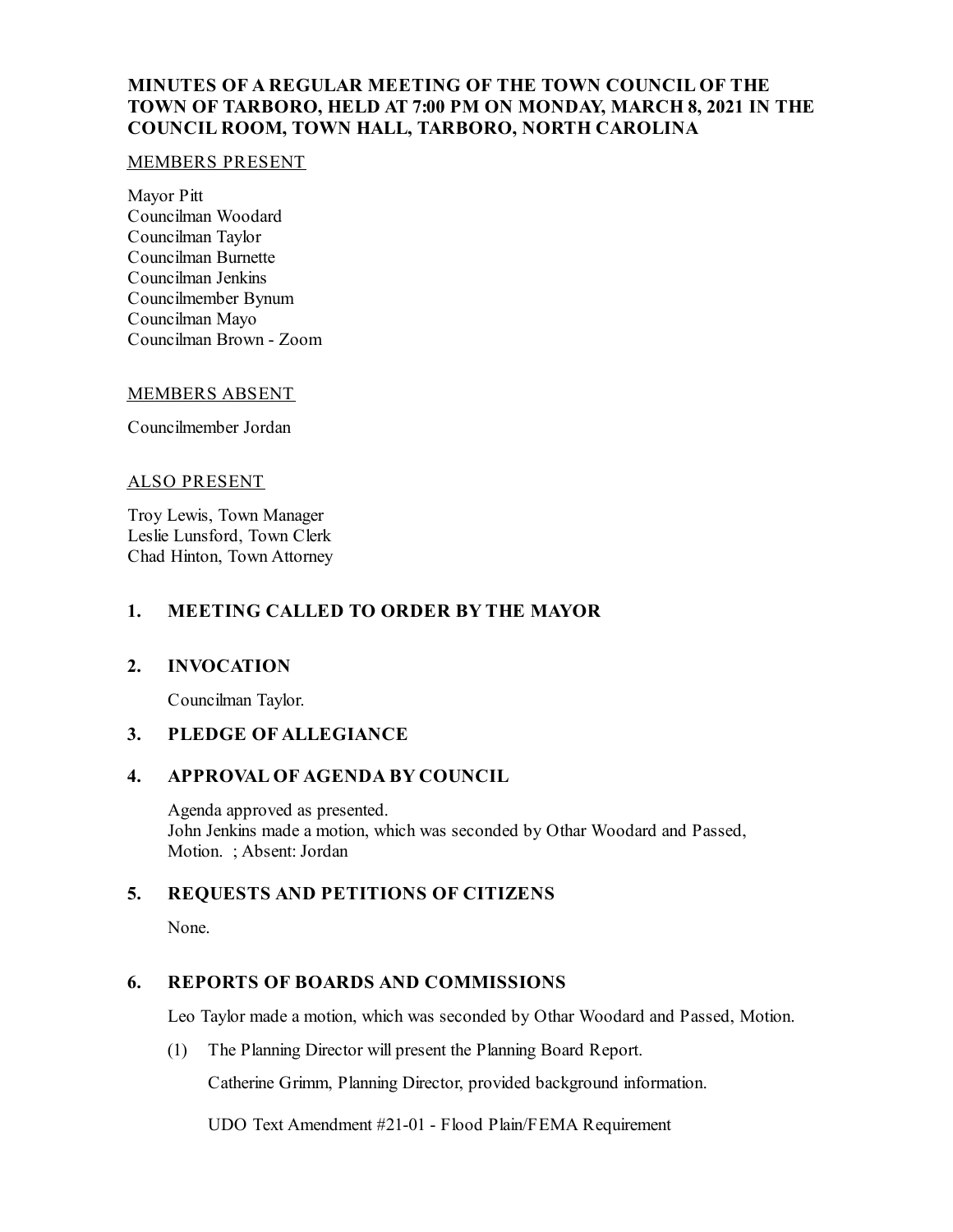Council called for a public hearing.

Leo Taylor made a motion, which was seconded by Othar Woodard and Passed, Motion. ; Absent: Jordan

# **7. TOWN MANAGERS RECOMMENDATIONS**

## **Consent Items**

Consent Items approved as presented.

John Jenkins made a motion, which was seconded by Sabrina Bynum and Passed, Motion. ; Absent: Jordan

- (1) Approve minutes of the February 8, 2021 regular meeting.
- (2) Cemetery Lot Transfer Greenwood Cemetery
- (3) 2020 Tax Levy Memo
- (4) Budget Transfers
- (5) Tax Collector's Report

## **Action Items**

## **(6) Donation of Confederate Monument Time Capsule**

Counciladopted a resolution conveying the time capsule and contents recovered from beneath the Confederate Monument to the Edgecombe County Veteran's Military Museum.

Othar Woodard made a motion, which was seconded by Sabrina Bynum and Passed, Motion. ; Absent: Jordan

## **(7) Budget Amendment - CSX Crossing Maintenance**

Councilapproved a budget amendment to pay the Town's share of railroad crossing maintenance.

John Jenkins made a motion, which was seconded by Othar Woodard and Passed, Motion. ; Absent: Jordan

## **(8) Report of Unpaid Taxes, Liens on Real Property and Tax LienAdvertising**

Councilapproved the report of the Tax Collector on unpaid 2020 taxes that are liens on real property and ordered the Tax Collector to advertise 2020 taxes that are liens on real property one (1) time as soon as all statutory requirements can be met. John Jenkins made a motion, which was seconded by Othar Woodard and Passed, Motion. ; Absent: Jordan

## **(9) Appointment for March - Planning Board and Zoning Commission**

No action taken at this time.

## **(10) Appointment for March - Tarboro-Edgecombe Airport Authority**

Council voted to move this item to the April agenda.